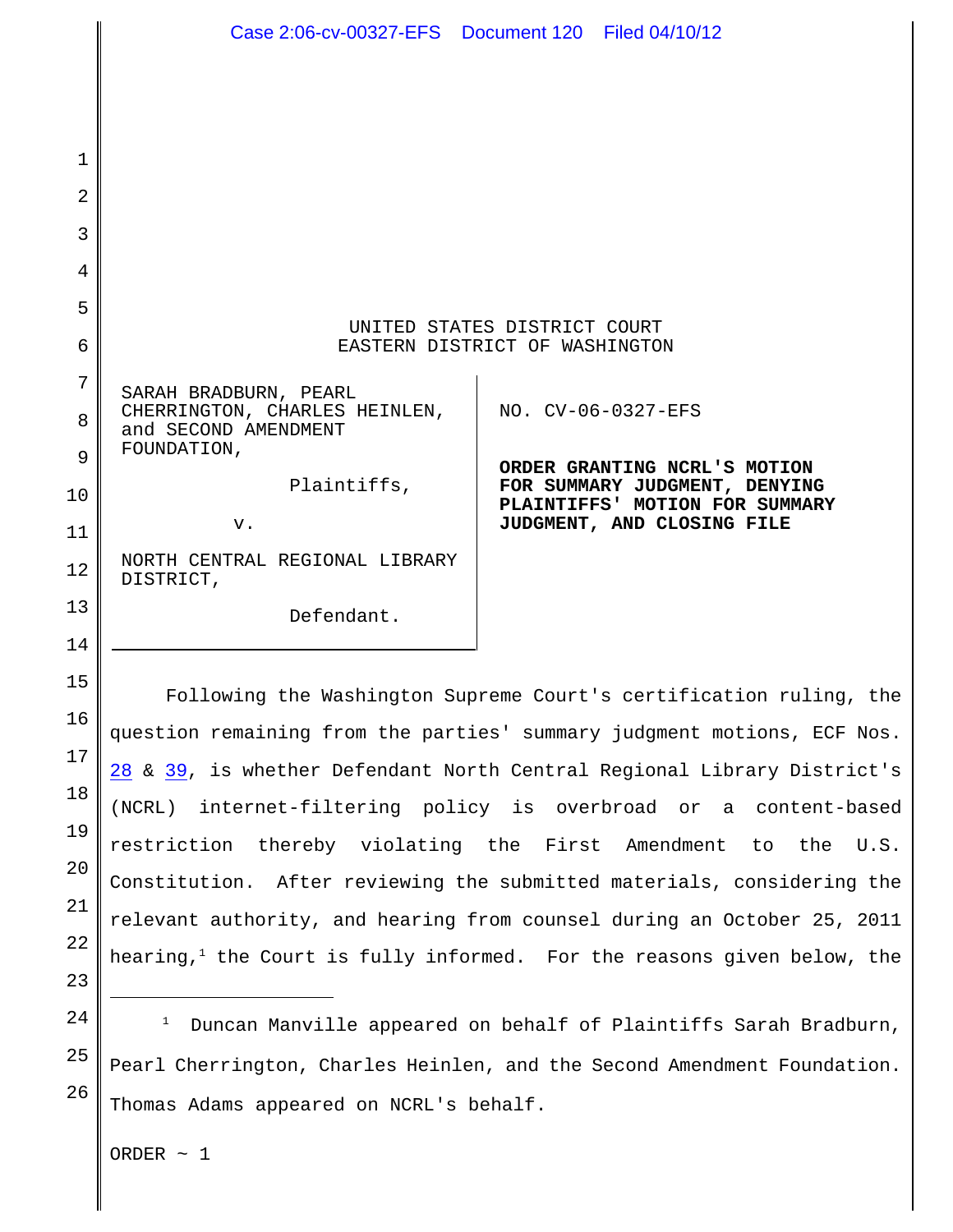1 2 Court grants NCRL summary judgment and denies Plaintiffs summary judgment.

3 **A. Facts**<sup>2</sup>

4 5 6 7 8 9 10 11 12 13 14 15 16 17 18 19 With the assistance of federal funding, NCRL provides Internet access at its twenty-eight libraries. Because Congress mandates that a library receiving federal funds in order to provide Internet access must restrict patrons' Internet access to obscene and child pornographic materials, NCRL utilizes a filter (FortiGuard) to restrict its patrons' Internet access to such materials. *See* 20 U.S.C. § 9134(f) (Children's Internet Protection Act (CIPA), which also permits a library to restrict additional materials). According to both its Internet Public Use Policy and Collection Development Policy (collectively, "Policy"), NCRL sets FortiGuard's filtering parameters to filter web pages and sites that depict hacking, phishing, proxy avoidance, malware, and spyware; display nudity; promote sexuality; or allow gambling. Not all of the blocked web pages and sites contain constitutionally-unprotected speech. Therefore, as a result of the FortiGuard filter, constitutionally-protected speech is blocked and patrons, even adult patrons, are unable to view the material.

20 21 22 To help reduce the number of mis-blocked web pages and sites, NCRL allows patrons to submit requests to unblock a specific web page or site. If NCRL believes that a blocked web page or site is appropriate for

23 24

25

26

The parties agree that the detailed undisputed facts contained in the Court's prior Order, ECF No. 96, still apply. Accordingly, the Court only provides the basic facts herein.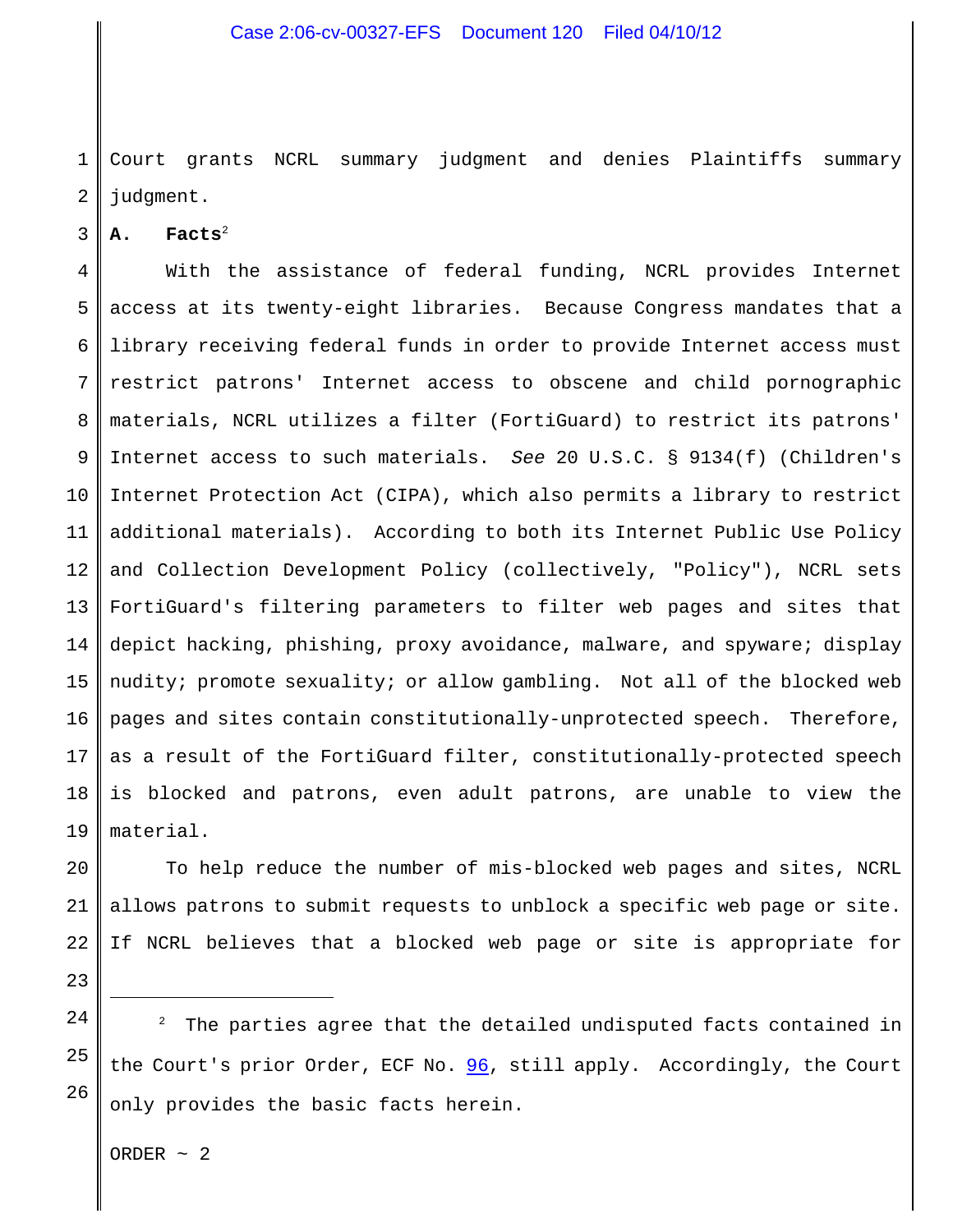## Case 2:06-cv-00327-EFS Document 120 Filed 04/10/12

1 2 viewing by all of its patrons, it adjusts FortiGuard's parameters so that the web page or site is unblocked for future Internet use.

3 4 5 6 7 8 9 10 11 12 Through this lawsuit, Plaintiffs challenge the constitutionality of the Policy under both the Washington and U.S. Constitutions. On September 30, 2008, the Court certified the Washington-constitutional question to the Washington Supreme Court. ECF No. 97. On June 7, 2010, the Washington Supreme Court answered the certified question, finding that "a public library may, consistent with article I, section 5 of the Washington State Constitution, filter Internet access for all patrons without disabling the filter to allow access to web sites containing constitutionally protected speech upon the request of an adult library patron." ECF No. 110 at 31.

13 14 15 Now remaining for the Court to address is whether NCRL's decision to not disable the Internet filter at the request of an adult patron violates the First Amendment to the U.S. Constitution.

16 **B. Authority and Analysis**

17 18 19 20 21 22 The First Amendment commands: "Congress shall make no law . . . abridging the freedom of speech, or of the press; or of the right of the people peaceably to assemble, and to petition the Government for a redress of grievance." U.S. Const. amend. I. The government can violate the First Amendment in many ways, including enacting a statute that is overbroad or impermissibly regulates the content of speech.<sup>3</sup> Ashcroft,

- 23
- 24

25

26

The freedom of speech has limits as certain types of speech, such as defamation, obscenity, and pornography produced with children, are unprotected by the First Amendment. *Ashcroft v. Free Speech Coal.*, 535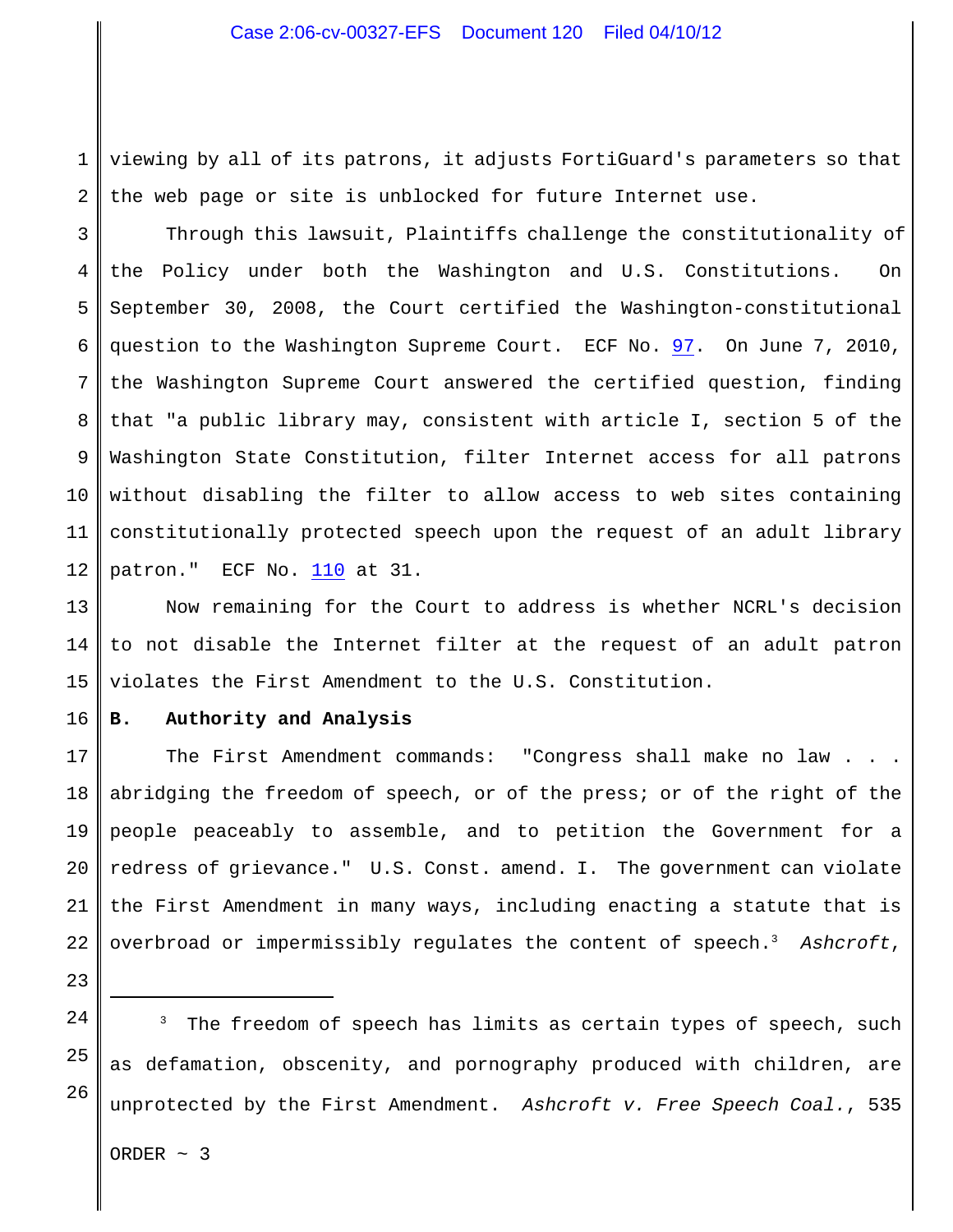## Case 2:06-cv-00327-EFS Document 120 Filed 04/10/12

1 2 3 4 535 U.S. at 244. The government restriction may either restrict speech itself or restrict access to the speech: both forms of restrictions may violate the First Amendment. *United States v. Playboy Entm't Gp., Inc.*, 529 U.S. 803, 812 (2000).

5 6 7 8 9 10 The parties agree that NCRL, a government entity, restricts its patrons' access to speech on the Internet. The parties disagree as to what level of judicial scrutiny the Court is to apply to NCRL's accessto-speech restriction. As explained below, based on U.S. Supreme Court and Ninth Circuit decisions, the Court concludes it must apply rational review to the Policy.

11 12 13 14 15 16 17 18 19 First, a majority of the Supreme Court ruled that public-forum analysis is not used to determine whether a public library has appropriately exercised its collection-decision-making authority. *United States v. Am. Library Ass'n*, 539 U.S. 94, 205 & 215-16 (2003) (hereinafter "*ALA"*). Second, the Ninth Circuit held that rational review is used where the "government provides a public service that, by its nature, requires evaluations of and distinctions based on the content of speech." *Ass'n of Christian Sch. Int'l v. Stearns,* 362 Fed. Appx. 640, 643 (9th Cir. 2010) (unpublished opinion).

20 21 22 23 24 As a public library, NCRL pursues the "worthy missions" of facilitating learning, research, and recreational pursuits. *ALA*, 539 U.S. at 203. It is undisputed that to fulfill these missions, NCRL is not required to provide "universal coverage" and enjoys "broad discretion to decide what material to provide to [its] patrons." *Id.* at 204

25 26

U.S. 234, 245-56 (2003).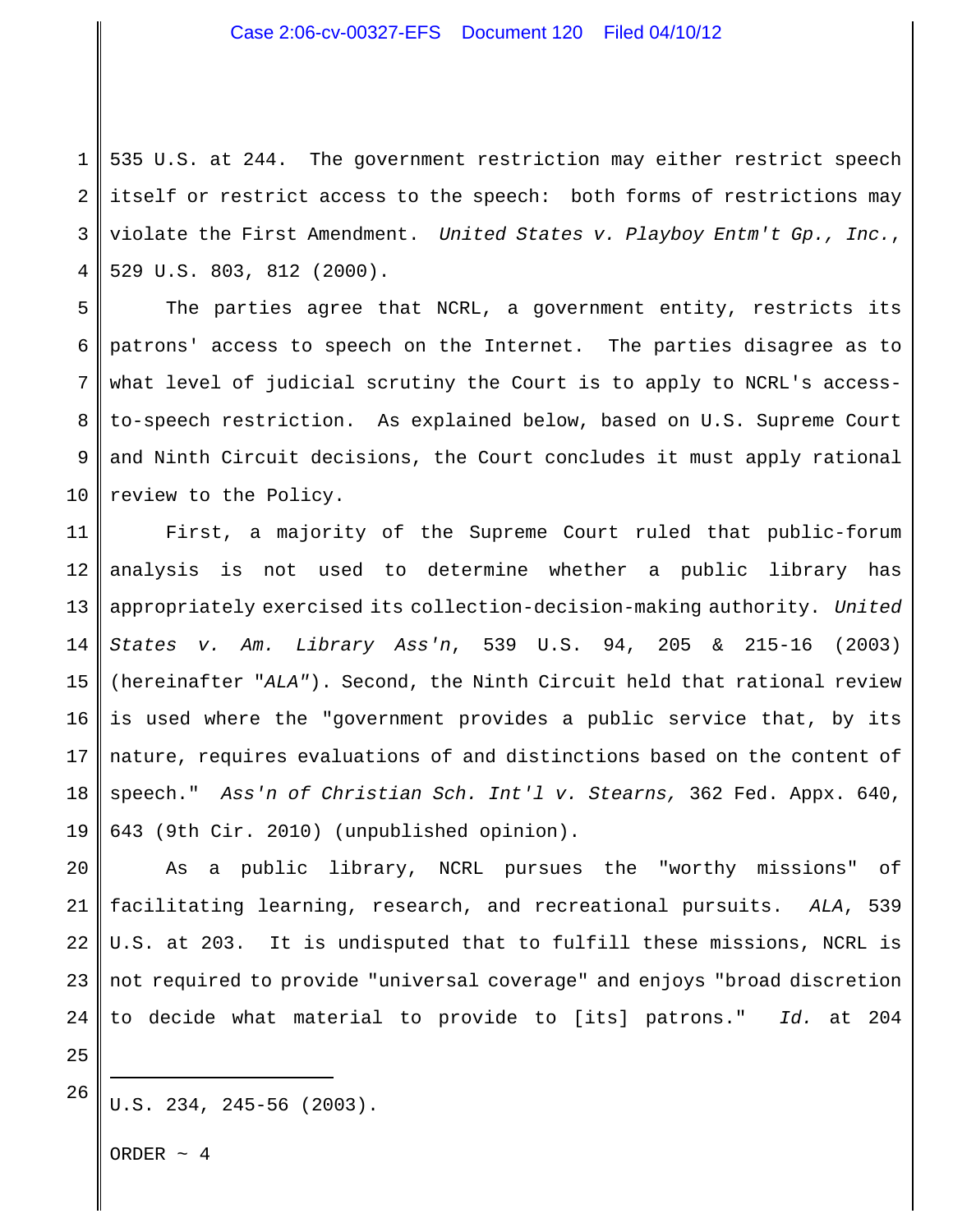1 2 3 4 5 6 7 8 9 10 11 12 13 14 15 16 17 (internal citation removed). Plaintiffs argue that NCRL's broad discretion is limited to its written materials because the grant of this discretion is based on a library's space and fiscal limitations. However, these limitations are not the only rationale for granting a library broad discretion to make "content-based judgments when deciding what private speech to make available to the public." *Id.* at 204. A library's "need to exercise judgment in making collection decisions depends [also] on its traditional role in identifying suitable and worthwhile material; [and] it is no less entitled to play that role when it collects material from the Internet than when it collects material from any other source." *Id.* at 208. Given the vast, ever changing, and almost unlimited amount of information available on the Internet, the Supreme Court recognized that "libraries cannot possibly segregate, item by item, all the Internet material that is appropriate for inclusion from all that is not." *Id*. Accordingly, NCRL is required to evaluate its patrons' Internet access based on the speech's content. Therefore, the Court subjects NCRL's filtering process to rational review.

18 19 20 21 22 23 24 25 26 Scrutinizing the undisputed facts under rational review, the Court finds NCRL's use of FortiGuard to filter its patrons' Internet access and its decision to not disable the filter upon an adult patron's request complies with the First Amendment. It is reasonable for NCRL to develop an Internet policy that can be implemented consistently throughout its twenty-eight libraries, and it did so by implementing the Policy. NCRL's libraries are relatively small in size and only one has a partition separating the children's portion of the library from the remainder of the library. Blocking Internet sites and pages that contain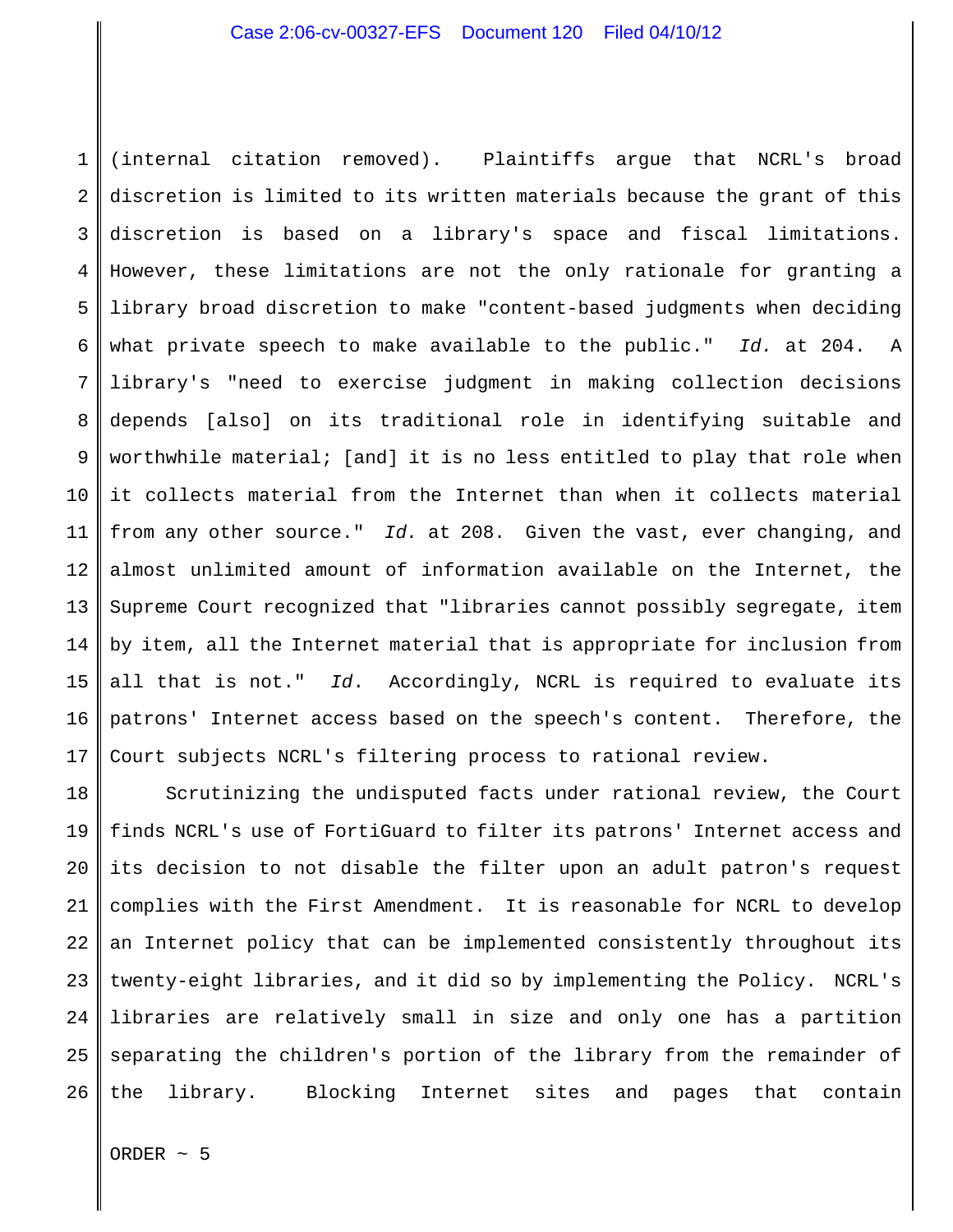1 2 3 4 constitutionally-protected material deemed suitable only for adults helps ensure that the environment at NCRL libraries is consistent with its mission of providing learning and research opportunities for individuals of all ages. This is a legitimate government interest.

5 6 7 8 9 10 11 12 13 And NCRL's practice of requiring a patron to request that a particular web site or page be unblocked is an efficient and rationale way for NCRL to determine whether that web site or page is consistent with its policies and mission, especially in light of the Internet's continuous change. NCRL simply does not have the resources to have its staff review the vast and limitless amount of sites and pages on the Internet to determine whether they are consistent with its policies and mission. NCRL's unblocking-request process reasonably accomplishes its policies and mission, while at the same time complying with CIPA.

14 15 16 17 18 19 The Court acknowledges that this process may frustrate some adult patrons. However, without the funding provided by CIPA, NCRL likely could not provide any Internet access to its patrons. This would be a great disservice to the NCRL patrons, many of whom live in rural areas where reliable, affordably-priced Internet access may be difficult to obtain.

20 **C. Conclusion**

21 22 23 24 Because NCRL's Policy, including not disabling the Internet filter at the request of an adult patron, is reasonable, there is no overbreadth or impermissible content-based First Amendment violation. For the abovegiven reasons, **IT IS HEREBY ORDERED:**

25 26 1. NCRL's Motion for Summary Judgment, **ECF No. 28**, is **GRANTED**. 2. Plaintiffs' Motion for Summary Judgment, **ECF No. 39,** is **DENIED**.